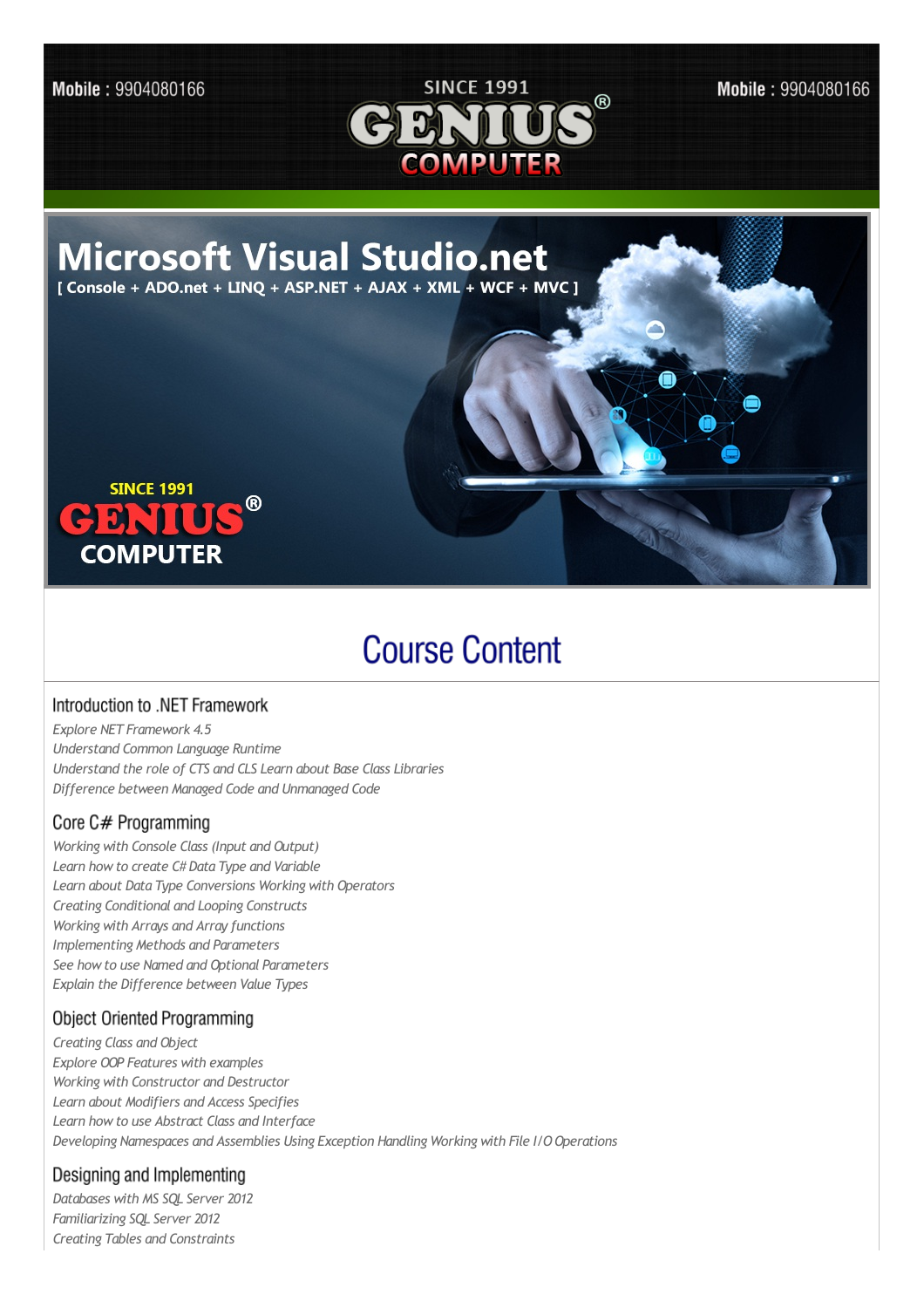*Implement Aggregate Functions, Order by and Group by Join and Sub Query Creating Stored Procedures Backup, Restoring & Moving a database*

## ADO.NET

*Learn about Data Binding Create Database Application (Data Reader and Dataset) Grid View& Data Controls Learn howto use XML and ADO.NET*

## HTML 5

*Describe HTML 5 Creating <canvas> element for 2D drawing Creating <video> and <audio> elements Implement content-specific elements <article>, <footer>, <header>, <nav>, <section> Working with controls-calendar, date, time, email Working with NewForm Elements*

### JavaScript

*Define JavaScript Create and Manipulate Variables Implement Functions Learn howto use JavaScript Events Developing Popup Boxes Howto use Client Side Validation*

## CSS<sub>3</sub>

*Define CSS3 Type of Selectors Use Box Model Implement Backgrounds and Borders Use Text Effects Working with Multiple Columns Explore User Interface*

## **ASP.NET Web Application Development**

*Web Application Fundamentals Standard Web Controls & Events Working with Navigation Controls Rich Server and Validation Controls Create Web User Control*

#### **State Management**

*Create & manipulate Managing Session Implementing ViewState Create and manipulate Query Strings Managing Cookies*

## **Customizing Web Applications**

*Implementing Themes and Skins Implementing Web User Control Master Pages and Content Pages Using Site Map Control*

#### Advanced technologies in ASP.NET

*Introduction to Ajax.net Introduction to WCF. Introduction to XML.net XML to DB and DB to XML.*

## C# Advanced Features

*Working with Delegates and Events Creating Collections and Generics*